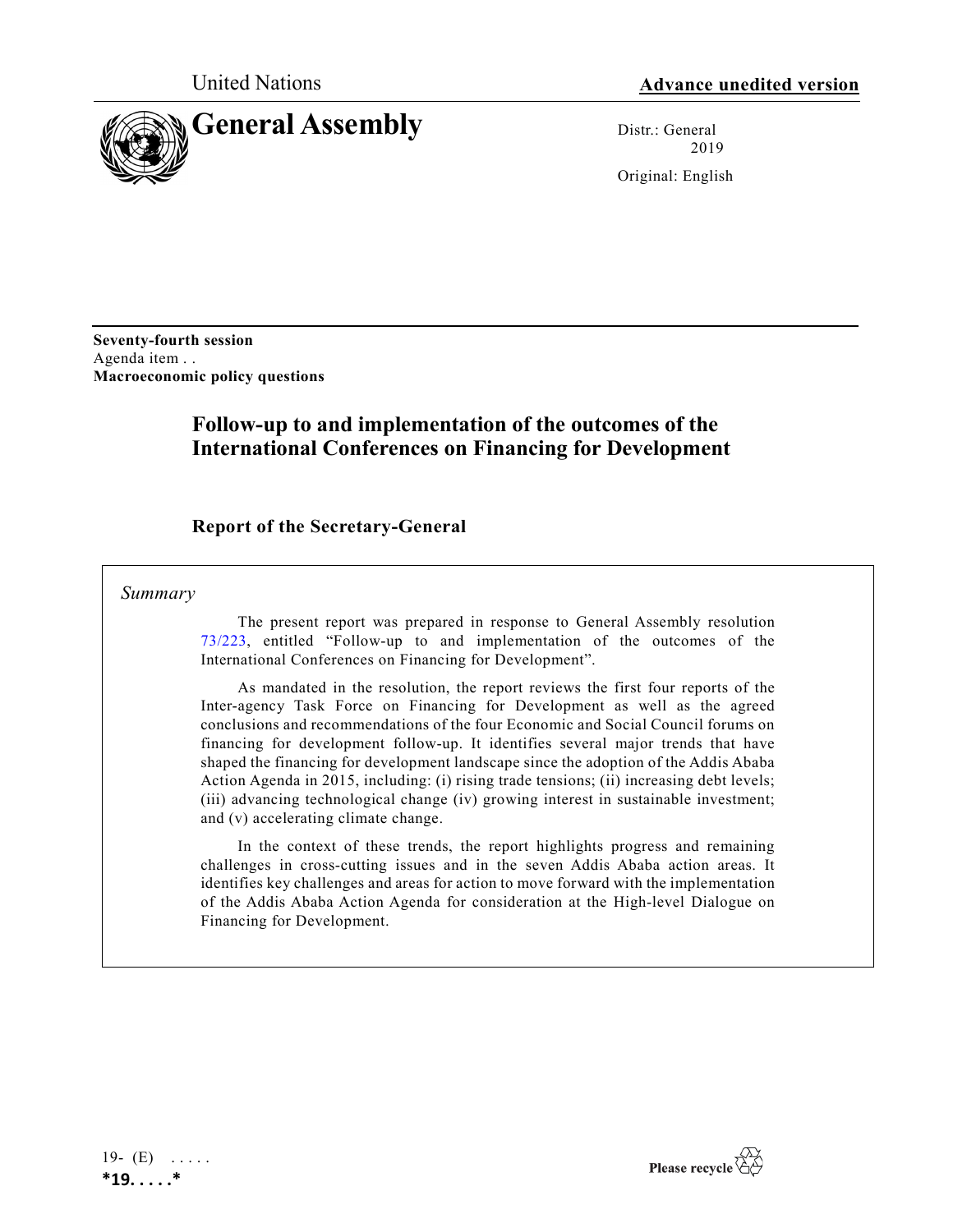# **I. Introduction**

- 1. In its resolution [73/223,](https://undocs.org/A/RES/73/223) the General Assembly requested the Secretary-General to submit a summary report synthesizing the findings of the first four Financing for Sustainable Development Reports (FSDR) of the Inter-Agency Task Force on Financing for Development (IATF), as well as the agreed conclusions and recommendations of the four Economic and Social Council forums on financing for development follow-up. This report should serve as an input to both the 2019 High-level Dialogue on Financing for Development of the General Assembly in and the discussions of the Second Committee during the seventy-fourth session.
- 2. In the four years since the adoption of the 2030 Agenda for Sustainable Development and the Addis Ababa Agenda, the global context for financing sustainable development has been reshaped by rapid and accelerating shifts in geopolitics, technology, climate, and other factors. Domestic policies, institutional frameworks, and global economic governance have struggled to keep pace with the evolving nature of these global challenges.
- 3. As noted in the 2019 outcome documents of the Financing for Development Forum, parts of the multilateral system are under strain, and at the current trajectory we will not be able to meet the aspirations of the 2030 Agenda. Yet Member States found that in this difficult context may lie the opportunity to reshape both national and international financial systems in line with sustainable development.

# **II. Major trends and challenges in the financing landscape since 2015**

- 4. The first four financing for sustainable development reports highlight major global trends and developments (such as technological development and growing interest in sustainable investment), as well as increasing risks and challenges (such as increasing trade tensions, rising debt levels and climate change). Technological change, in particular, has contributed to providing solutions to SDG challenges. At the same time, there has been growing interest in sustainable investing by both public and private actors, as demonstrated by increased interest in sustainability reporting and SDG budgeting. However, the uneven distribution of the benefits of globalization has left many behind, and climate change has continued apace.
- 5. *Advances in technology*, such as artificial intelligence, big data analytics and increasing digital interconnectedness are accelerating, facilitating progress in SDG implementation across sectors such as health, energy and education, and contributing to rapid advances in financial inclusion. They also raised new risks and challenges, however. For example, the rapid pace of change can exacerbate technology and digital skills gaps across countries and constrain the diffusion of technology across regions, especially to the poorest countries. The increasing automation of routine and some non-routine cognitive tasks has the potential to make millions of workers in developed and developing countries redundant. (See also section IV, Action Area G.)
- 6. New technologies can help in the fight against *illicit financial flows (IFFs),* by improving government's access to information, but at the same time there is a risk that crypto-assets and other new technologies facilitate tax evasion, money laundering and crime. (See also section IV, Action Area A.) As they are used more widely, crypto-assets and digital currencies could also become a concern for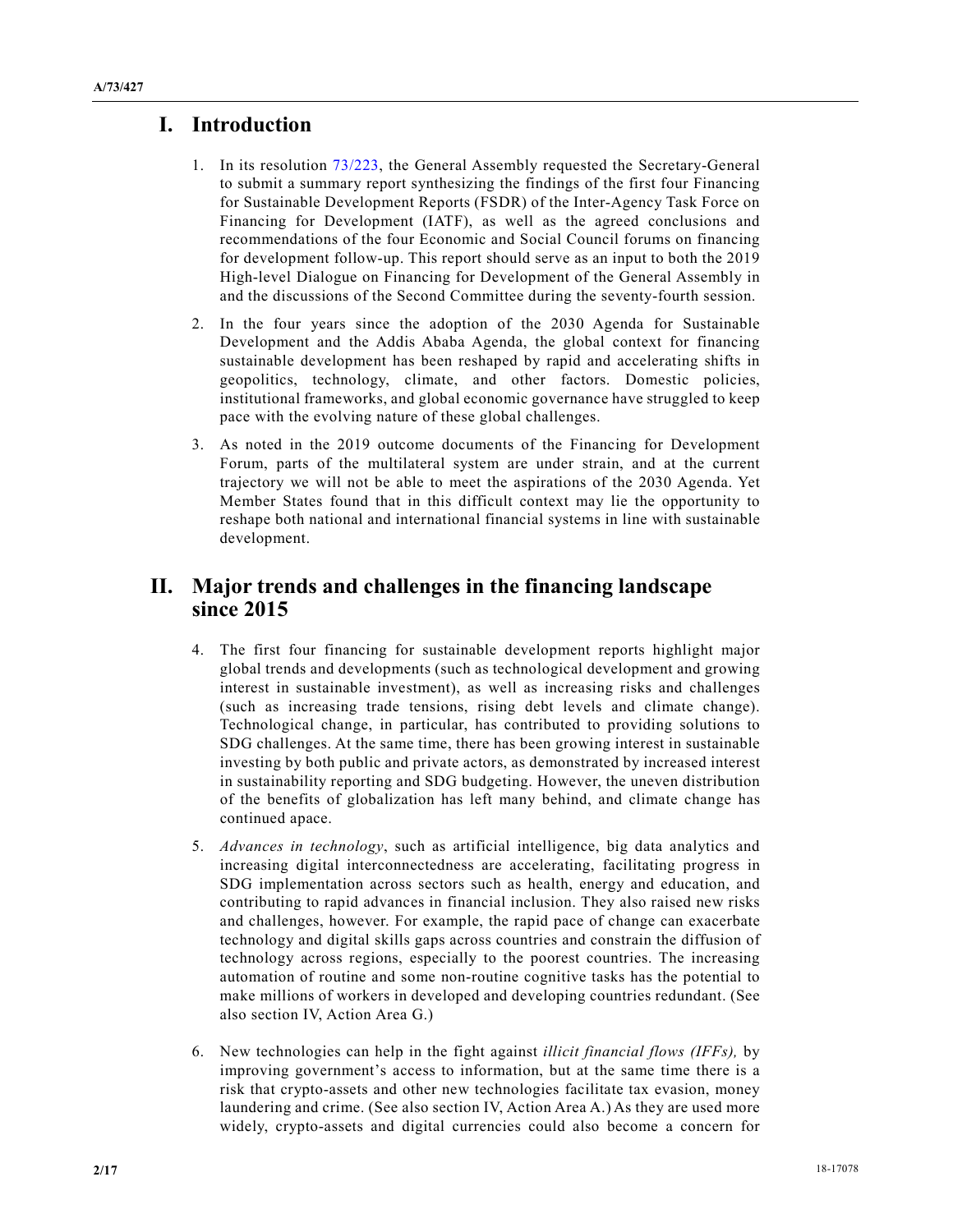financial stability, especially if not properly and adequately regulated. The advance of big data and data analytic tools has generated immense economic value, but has also raised important regulatory challenges in terms of market concentration and data ownership. (See also section IV, Action Area F.)

- 7. Interest has further grown in *sustainable investing*, driven both by greater interest by individuals in how their savings impact the world, and by investors who aim to maximize environmental and social impacts alongside financial returns. In response, the financial industry has created instruments to tap sustainability investing, e.g. in the green bond market or through sustainability indices. It is not always clear how this interest translates into changes on the ground, but policy makers can and have taken steps to ensure that sustainability issues are more fully reflected in investment considerations, including through pricing externalities, lengthening the investment horizon through regulatory measures, and other steps (See also section IV, Action Area B.)
- 8. *International trade* has been an engine for economic growth development and poverty reduction over the past several decades. However, since the adoption of the Addis Agenda, this engine has been stuttering. Following two years of negative trade growth in 2015 and 2016, the value of trade rebounded in 2017 and 2018, in part driven by higher commodity prices. However, trade growth is once again losing momentum amid escalating trade tensions. Least developed countries (LDCs) still remain far below the target of doubling their share of global exports by 2020. Escalating tensions and higher tariffs risk continuing to slow trade growth in the near future. Increasing challenges to the functioning of the WTO, including an increase in the number of cases under review by the World Trade Organisation (WTO) dispute settlement system, at a time when this mechanism is hampered by the lack of new appointments of judges, underscore the need for multilateral action. (See also section IV, Action Area D.)
- 9. *Public and private debt levels* hit record highs in 2018, hampering many countries' ability to invest in the SDGs. Around 30 least developed and other vulnerable countries are either already in or at high risk of debt distress, and some middle-income countries are experiencing debt levels not seen since the debt crises of the1980s. As debt burdens rise, so does the cost of debt servicing. In 2018, interest payments exceeded 20 per cent of government revenue in several countries in Africa, Latin America and South Asia. The composition of developing country debt has also shifted towards a higher share of variable interest rate instruments and greater reliance on commercial debt. Together with a more prominent role of non-traditional creditors, this is presenting new challenges for potential future debt crisis resolutions. (See also section IV, Action Area E.)
- 10. These and other trends illustrate the need for policy action to address new and existing challenges to financing the implementation of the SDGs. Member States, in their deliberations at successive FfD Forums, have acknowledged these trends and have agreed on recommendations in the seven action areas of the Addis Ababa Action Agenda, as laid out in sections III, on cross-cutting issues, and IV, on the action areas of the Addis Ababa Action Agenda.

# **III. Cross-cutting issues**

11. The Addis Agenda lays out several cross-cutting issues that build on the synergies of the SDGs, with the aim of linking the different financing flows (public, private,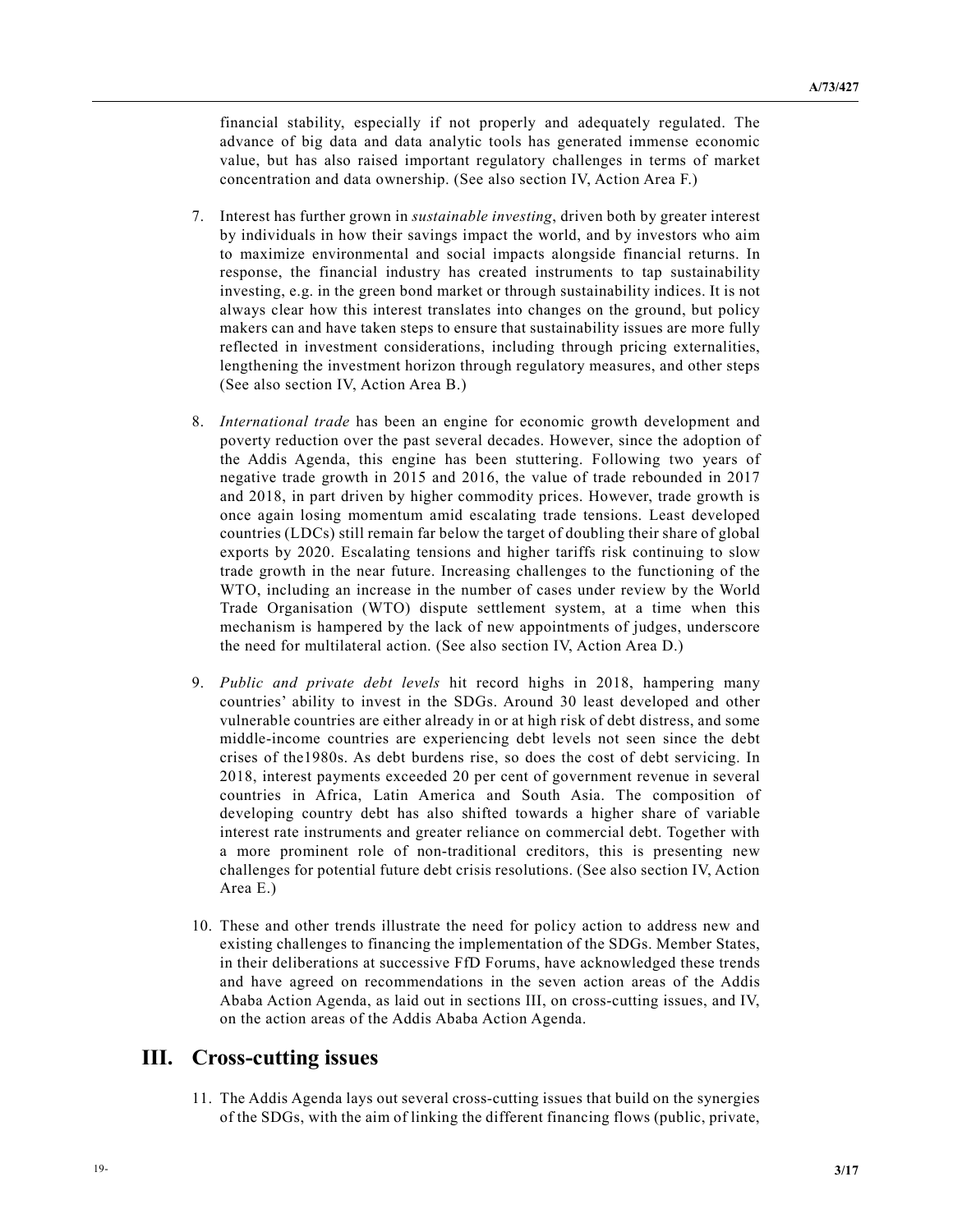domestic, and international) and policy frameworks (national and international) presented in the Addis Action Areas to the 17 SDGs.

- 12. Cross-cutting issues in the Addis Agenda include: (i) delivery of social protection and essential public services for all, combatting inequality and scaling up efforts to end hunger and malnutrition; (ii) closing the infrastructure gap, promoting inclusive and sustainable industrialization, and generating full and productive employment and decent work for all; (iii) protecting ecosystems for all; and (iv) strengthening institutions and promoting peaceful and inclusive societies. The Addis Agenda also addresses gender equality and the empowerment of women and girls.
- 13. Several of the Addis cross-cutting issues have been highlighted in the first four editions of the Inter-agency Task Force Report, and taken up in the outcome documents of the FfD Forum. The 2017 IATF report highlighted the need for investment in both infrastructure and social protection and services. Long-term and high-quality public and private investments can increase productivity and economic growth, and enhance households' incomes and resilience to shocks. These investments should go hand-in-hand with measures to directly ameliorate the living conditions of the poor, particularly in light of their greater vulnerability to economic downturns, natural disasters and humanitarian crises.
- 14. The 2018 report re-examined these issues through the lens of the SDGs under indepth review at the 2018 United Nations High-level Political Forum on Sustainable Development, namely SDGs 6 (clean water and sanitation), 7 (affordable and clean energy), 11 (sustainable cities and communities), 12 (responsible consumption and production) and 15 (life on land).
- 15. In the 2019 report, the Task Force further expanded on these themes from the perspective on national implementation. It provided a conceptual framework for operationalizing integrated national financing frameworks (INFFs), introduced in the Addis Ababa Action Agenda as a tool to bring together financing policies across its seven action areas to support countries' sustainable development strategies. The report identified four main building blocks for the design and operationalization of INFFs, including (i) assessment and diagnostics of financing flows, needs and policy and capacity constraints; (ii) a financing strategy that brings together priority financing policy actions; (iii) mechanisms for monitoring, review and accountability; and (iv) governance and coordination frameworks. It also stressed the need for the international community to accompany such national efforts with renewed commitment to strengthen multilateral responses and development cooperation to respond to growing global challenges.
- 16. All four reports also highlight gender issues gender equality and empowerment of all women is mainstreamed throughout the Addis Agenda, and an explicit goal in the 2030 Agenda. The Task Force reports stress that greater gender equality in the distribution of resources not only provides the means for women to generate income, but also creates positive multiplier effects for the achievement of inclusive, equitable and sustainable growth, given that economic losses from gender gaps estimated to range between 5 and 30 per cent of GDP. The 2019 FfD Forum reaffirmed Member States' commitments to achieving gender equality, and to adopting and strengthening sound policies and enforceable legislation and transformative actions for the promotion of gender equality and women's and girls' empowerment at all levels.
- 17. Several main messages have emerged from this analysis. *First, public and private finance are not substitutes.* The reports examine the different motivations between public and commercial private finance (the public good vs. profit maximization).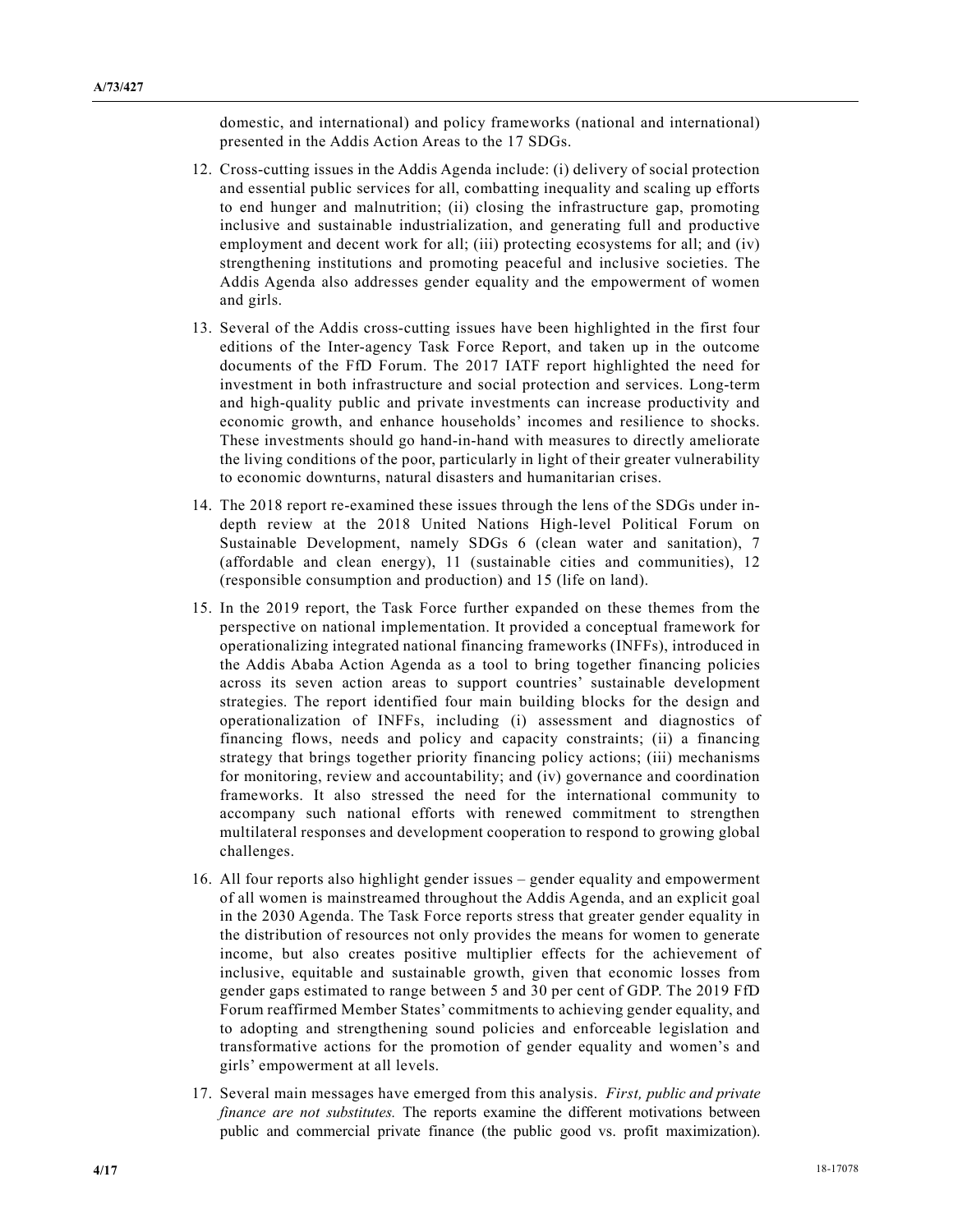Different financing costs, risk and return profiles and social equity considerations affect which financing and capital structures are most appropriate for different investments. The report highlights several factors that should be considered in determining the combinations of private and public ownership, operating and financing of projects, including when and how to use and structure blended finance and other innovative instruments. These include whether: (i) investments generate sufficient returns to compensate private investors for the risks they bear; (ii) goods or services can be effectively supplied by the market, or whether they include public good properties that may require public involvement; (iii) public intervention is warranted for social equity reasons; or (iv) private investors can bring efficiency gains through the profit incentive. Building on this analysis, in the 2017 FfD Forum outcome document, Member States acknowledged that different financing modalities may be most effective for different SDGs investment areas.

- 18. An example of this is in infrastructure. In the Addis Agenda, Member States recognized the need to close the global infrastructure gap in a sustainable manner, and that both public and private investment have key roles to play in infrastructure financing. Member States committed to a number of actions to promote investment in infrastructure, including efforts to address both demand and supply side constraints, such as imbedding resilient and quality infrastructure investment plans in national sustainable development strategies. On the investor side, the Agenda emphasized the role of development banks, and also encouraged long-term institutional investors to allocate a greater percentage of their investment to infrastructure, particularly in developing countries. This was reiterated in the 2017 FfD Forum outcome document, Member States encouraged "…multilateral development banks and development finance institutions to use their capital in a catalytic way to mobilize greater volumes of private sector finance alongside them." However, as noted in the Task Force report, the shortterm outlook of both public and private actors is not well-suited for the long-term illiquid investments associated with many infrastructure projects.
- 19. *A second message is that achieving sustainable development requires a long-term perspective,* with governments, the private sector, and civil society working together to tackle global challenges. This insight was at the heart of the global agreements of 2015. Yet increased global uncertainty is reinforcing the short-term orientation of both private and public actors. During periods of financial insecurity, households tend to focus on their immediate needs, and policymakers, who are often guided by short-term political cycles, may focus on near-term risks. Many private businesses already face short-term incentives. Surveys have found that nearly 90 per cent of corporate executives and directors feel pressured to demonstrate strong financial performance within two years or less; 65 per cent say short-term pressure has increased over the past five years; and 55 per cent would delay investments in projects with positive returns to hit quarterly earnings targets. In the face of increased uncertainty, businesses may hesitate even more to commit funds to long-term investment projects, making it increasingly challenging to reorient global markets towards the long-term-investment needed for sustainable development. The IATF report highlight several mechanisms to strengthen long-term incentives, including better planning through INFFs on the public side and a range of market-based mechanisms for private incentives.
- 20. Effective social protection and essential public services for all are key instruments for alleviating of poverty, combatting inequality, and supporting human development. Yet, more than half of the world population currently lacks social protection and three out of every four workers in developing countries are in vulnerable forms of employment. Existing social protection and essential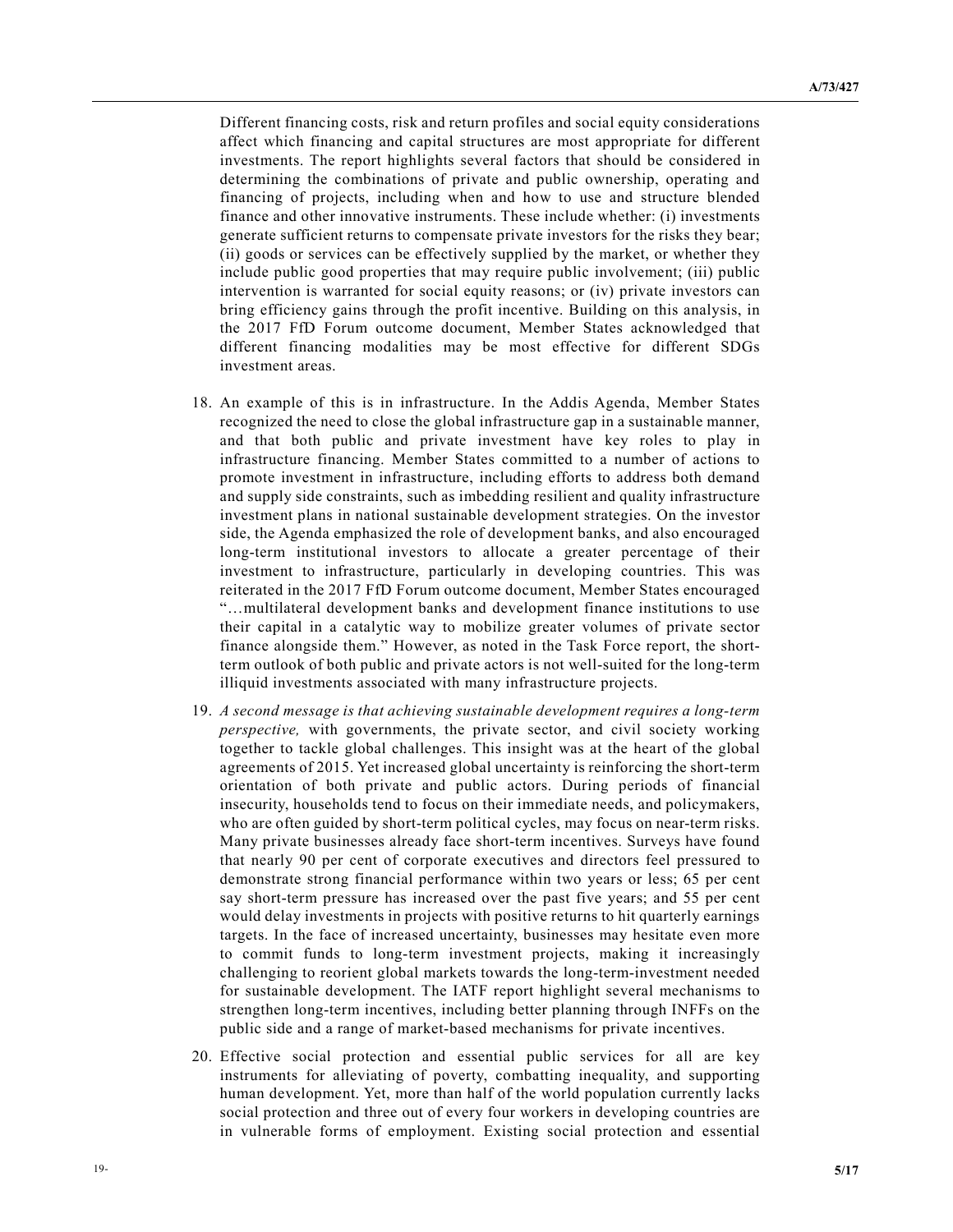public service delivery, which are often tied to employment, are not necessarily designed for the changing economic and labour market context, such as the growth of the gig economy. At the 2019 FfD Forum, Member States recognized the need to "…promote sustainable social protection systems and extend social security mechanisms to compensate for loss of jobs, and to invest in people's capabilities to enable them to benefit from new technologies." Building universal social protection systems has additional benefits, such as helping improve tax administration and delivering emergency assistance in response to shocks.

- 21. The Addis Agenda recognizes that all actions need to be underpinned by a strong commitment to protect and preserve the planet and its natural resources, its biodiversity and climate. Acknowledging the specific needs and circumstances of developing countries, in the 2017 and 2018 FfD Forums, Member States called for mobilizing further action and support for climate change mitigation and adaption. They especially recognized the needs of those countries that are particularly vulnerable to the adverse effects of climate change.
- 22. The IATF reports emphasize the need for ex-ante measures, along with quality investment in resilience. The 2018 IATF report provided an inventory of quickdisbursing instruments and ex-ante measures to address the effects of external shocks, including disasters. Member States took note of successful sovereign risk insurance facilities and called on development cooperation providers "…to support countries that are not able to afford participation in these mechanisms." In 2019, Member States further encouraged "…the allocation of more resources to ex ante instruments for building resilience, including new financing approaches which incentivize disaster risk reduction." Debt swaps and statecontingent debt instruments can also help mitigate fiscal pressures in the aftermath of disasters, as discussed in section IV.
- 23. *A third message is on the importance of the quality of investment.* The need to mobilize vast amounts of resources to implement the 2030 Agenda, particularly for investment in infrastructure, has led to the call for development financing to move from billions to trillions. Yet, the Addis Agenda also emphasizes the importance of the quality of investment. One conclusion from ongoing discussions has been of the potential impact that small-scale projects, designed with broad stakeholder participation can have on sustainable development. Local, ecosystem-based approaches to climate change adaptation are a case in point. While such projects may not necessarily be scalable, they can have enormous impacts on people's lives, and to leaving no one behind. There is room for peerlearning and replication in other countries in similar contexts. Against this backdrop, the focus on moving from billions to trillions may risk reducing efforts to promote smaller impactful projects in the search for investments with large headlines. It could also lead to an overreliance on institutional investors who have large assets under management in areas where such investment might not be the most cost effective or appropriate (i.e. not have financial returns to repay investors), nor have the strongest development impact.

# **IV. Addis Action Areas**

24. Specific policy solutions to many of the cross-cutting issues are mainstreamed across the 7 Action Areas of the Addis Agenda. Major trends and emerging challenges in the global financing landscape discussed in section II have affected implementation efforts in each of the seven areas. The FfD Forums discussed these challenges and identified policy options to overcoming implementation gaps, including those exacerbated by new trends and challenges, building on recommendations made by the Inter-agency Task Force.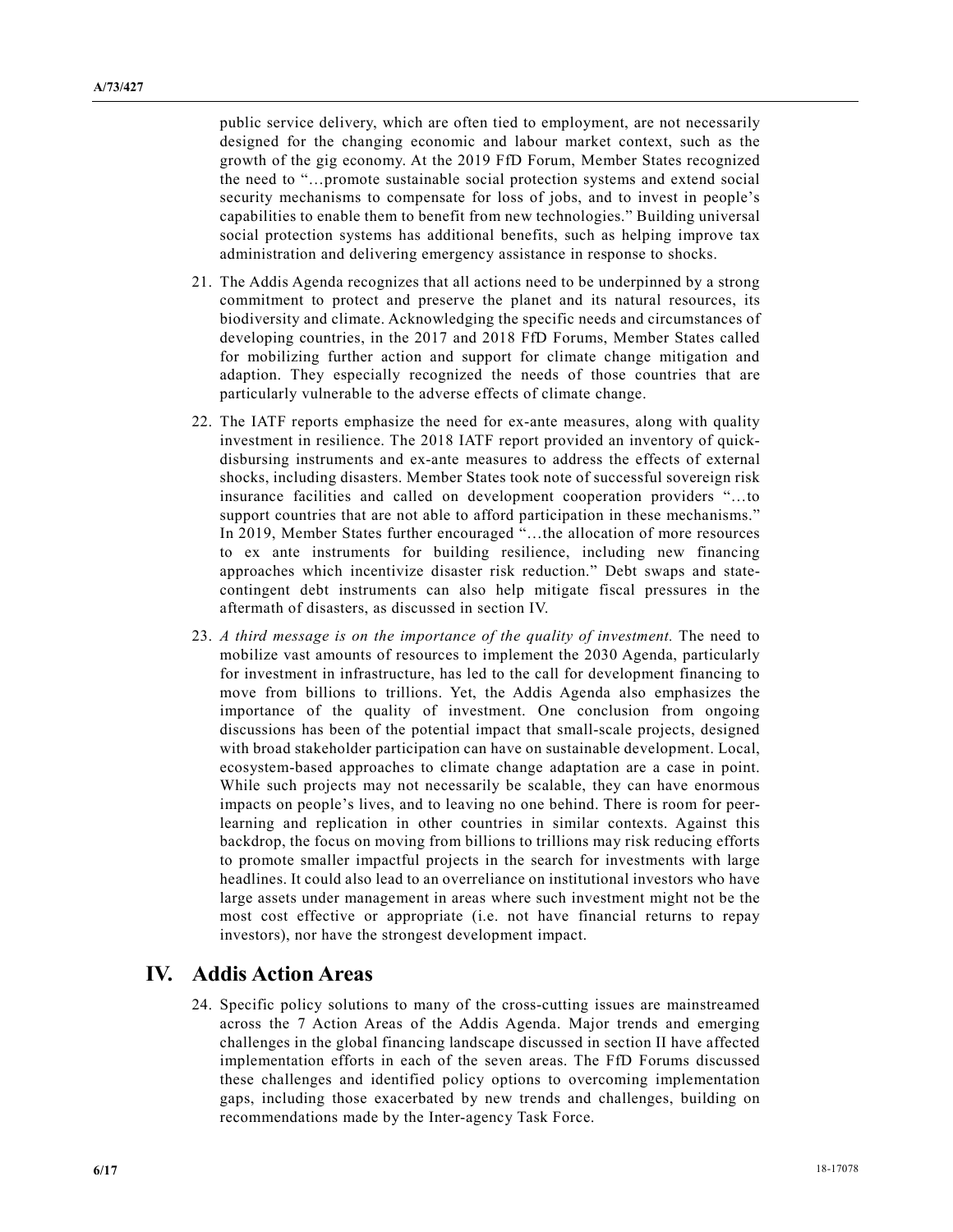### **A. Domestic public resources**

- 25. Domestic public finance is essential to financing the SDGs, providing public goods and services, increasing equity and helping manage macroeconomic stability. The domestic public resource chapter of the Addis Agenda emphasizes the quality and alignment of the entire fiscal system with sustainable development. Its whole-of-government approach includes raising the quantity of resources, and the quality of expenditures, and ensuring both are done fairly and sustainably.
- 26. Domestic revenue mobilization has increased since 2015, as median tax revenue to GDP ratios have risen in most country groups, with 60 per cent of LDCs seeing year-on-year improvements in tax-revenue-to-GDP ratios in 2017. Yet, large gaps remain in tax-revenue-to-GDP ratios between LDCs (where the median ratio was 13 per cent), middle-income, and developed countries.
- 27. Further improvement in these ratios will require both domestic action, such as changes to tax policy and strengthened tax administration, and international cooperation. At the 2019 FfD Forum, Member States committed to "…modernized, progressive tax systems," which can support better alignment of tax policy needs with the SDGs. In the Addis Agenda donors committed to increase support to capacity building for revenue mobilisation. In some, but not all, of the years since the Addis Agenda was agreed, ODA for revenue mobilisation increased, amounting to USD 193 million in 2017. However, partners in the Addis Tax Initiative are not currently on track to meet their commitment to double ODA for domestic resource mobilization by 2020.
- 28. Technology can help strengthen tax administration, including through improved use of information. Automated tax information systems can also help revenue authorities identify and mitigate risks related to tax avoidance and evasion, improve compliance, and thus expand the tax base. Planning for domestic tax policy and administration reforms needs to be long-term oriented. The development of country-designed and -led medium-term revenue strategies can help countries plan through political and business cycles.
- 29. The increase in cross-border economic activity over the last several decades underscores the need for international tax cooperation. Since 2015, important agreements in the international tax cooperation, particularly with regard to tax information exchange and combatting base erosion and profit shifting (BEPS), have improved conditions for revenue mobilisation. More information is now available on financial accounts and corporate activity, although profit shifting remains a challenge. Processes to enhance tax transparency have been strengthened and new multilateral instruments are available.
- 30. While inclusivity in international tax norm-setting has increased, norm setting is not yet universal, and ensuring that all countries can benefit from tax changes is also a challenge. At successive FfD Forums, Member States have emphasised that "…efforts in international tax cooperation should be universal in approach and scope and fully take into account the needs and capacities of all countries, in particular least developed countries, landlocked developing countries, small island developing States and African countries."
- 31. The increasing digitalisation of the economy has called into question some of the fundamental tenets of the international tax architecture, such as the arm's length principle and allocation of taxing rights. Digitalisation has also opened greater opportunities for corporate tax avoidance, including by making it more difficult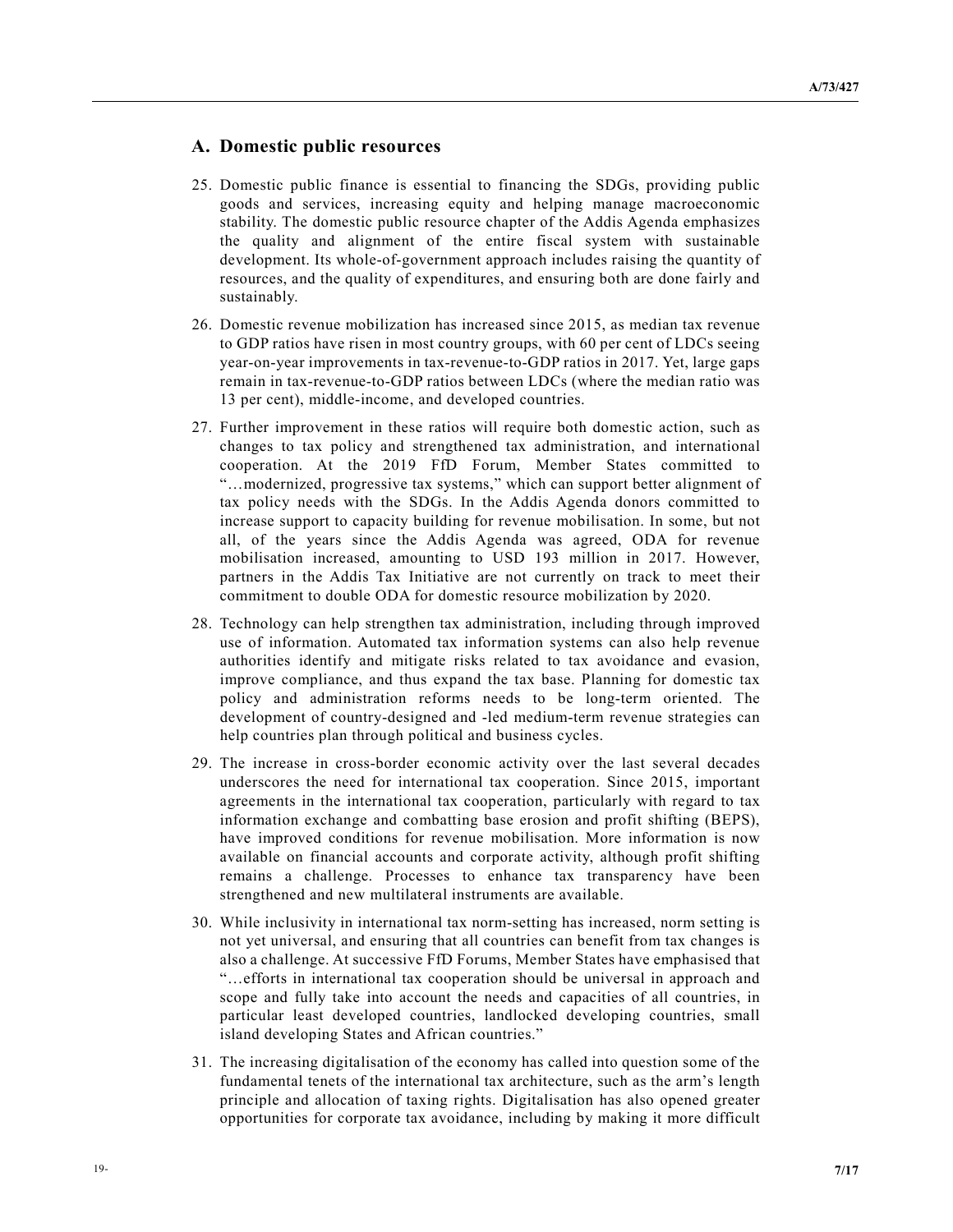to determine the location of economic activity and value creation. Discussions on how international tax norms should adapt to these challenges are ongoing at several international forums, including at the United National Committee of Experts on International Cooperation in Tax Matters. As the effect of new norms on third countries is not always clear, Member States acknowledged, at the 2019 FfD Forum, that any consideration of tax measures in response to the digitalization of the economy should include "…a thorough analysis of the implications for developing countries, with a special focus on their unique needs and capacities."

- 32. Illicit financial flows (IFFs) represent a major obstacle to the mobilisation of domestic resources for sustainable development. While such flows are difficult to quantify, in its inaugural substantive report, the IATF mapped out their three main components (corruption, crime and tax-related IFFs) and recommended component-by-component and channel-by-channel estimation, analysis, and most importantly, policy recommendations.
- 33. Tackling IFFs will require strengthening institutions and enforcement of existing laws, as well as the development of new policies and practices for each channel. For instance, tax transparency reforms are relevant for tracking and stopping taxrelated IFFs. Technology can play an important role, such as through strengthened customs enforcement, but policies also need to address the use of technology for tax evasion, money laundering and crime. Technology can also make know-thycustomer and other anti-money laundering rules, which have unintended consequences on correspondent banking, more efficient. For example, more widespread adoption of Legal Entity Identifiers (LEIs) can reduce the cost of their issuance and help combat illicit flows. In addition, Member States are developing good practices on the return of stolen assets. In the 2019 FfD Forum outcome, they called for more "…data on international cooperation on asset return." Meanwhile, efforts by UN agencies and other researchers to quantify IFFs continue, which can help target enforcement action.
- 34. Fiscal revenue and expenditure cannot be analysed in isolation. The IATF's 2019 Report recommended a comprehensive impact analysis of the fiscal system to help improve inequality outcomes, including gender inequality, and promote environmental sustainability. Gender-responsive budgeting, which can strengthen coherence between government budgets and gender equality objectives, is becoming more widespread, though gaps remain in the comprehensiveness and transparency of these systems. Carbon pricing, which is growing in use though still far from sufficient, and other environmental taxation efforts can incentivise sustainability while also raising additional revenue. Overall, better transparency and disaggregation of budgets can allow all stakeholders to track spending on specific SDGs at the national level. The 2018 FfD Forum outcome encouraged countries "…to share best practices and support capacity-building initiatives aimed at better aligning public expenditures with national sustainable development strategies to stimulate inclusive growth and promote a more equitable society."

#### **B. Domestic and international private business and finance**

35. The Addis Agenda emphasizes the importance of private business in achieving sustainable development, along with the role of public policies to enable business activity. It calls for actions to create inclusive financial services and promote incentives along the investment chain that are aligned with long-term performance, stability and sustainability indicators.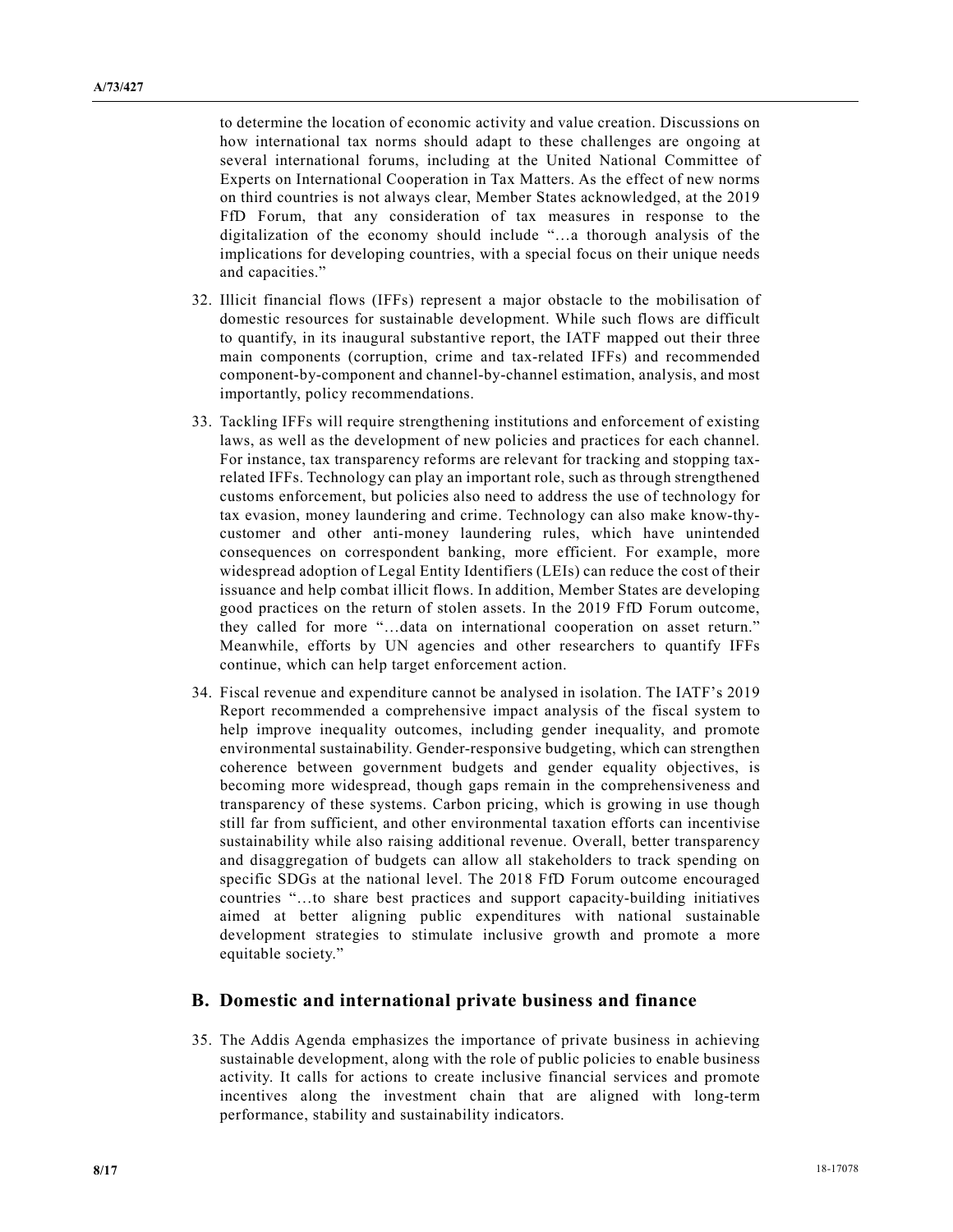- 36. Since the Addis Agenda was adopted, Member States have embarked on numerous reforms to encourage entrepreneurship and investment. Between June 2015 and May 2018, close to 900 regulatory reforms have been introduced worldwide to make it easier for companies to do business.<sup>[1](#page-8-0)</sup> Countries have also been actively promoting foreign direct investment (FDI) —for instance, by opening up industries for investment, relaxing foreign ownership restriction, and granting incentives.
- 37. Yet, private investment has remained weak. FDI has been on a slowing trajectory globally since peaking in 2015 and private participation in infrastructure in developing countries has declined from \$112 billion in 2015 to \$90 billion in 2018. [2](#page-8-1) Against this backdrop, countries have increasingly realized the need for alignment and coherence between investment policies and national sustainable development strategies. Member States encouraged such policy alignment in the 2017 FfD Forum outcome document. Country-designed and owned Integrated National Financing Frameworks (INFFs) provide an opportunity to assess and if necessary strengthen such alignment.
- 38. Private sector development depends on access to finance. Since 2015 there have been strong inroads in access, with technology supporting enormous gains in this area. More than half a billion adults obtained an account between 2014 and 2017, notably due to growth in mobile banking. Access to finance, nonetheless, continues to be a major obstacle, in particular for micro, small and medium-sized enterprises (MSMEs). The IATF reports also highlight the benefits of diversified financial institutions, such as cooperatives and saving banks, and provides guidance on how to develop financial sector strategies to tackle market failures in an integrated manner. In addition, as technology companies and non-bank financial institutions are progressively playing a growing role in the delivery of financial services, regulatory frameworks will need to adjust (see Systemic Issues).
- 39. Reaching close to \$690 billion worldwide in 2018, migrant remittances have received a lot of attention because they exceed other cross-border flows in size. IATF reports have underlined that remittances, as wages of migrant workers, cannot be compared with public or private investment flows. They are often spent on consumption and their development impact depends on characteristics unique to each country. Nonetheless, their impact would be greater if the transaction costs were reduced in line with targets set in the Addis Agenda. Progress has been too slow in this area. IATF reports have highlighted how to leverage technology to make additional headway, including by measures to address the decline in correspondent banking, which raises the cost of remittance transfers.
- 40. In the long run, new policy frameworks and evolving consumer demand are likely to reward companies that are better aligned with sustainable development and penalize those that fail to adjust. This has created significant interest among investors to incorporate sustainability considerations into their investment decisions, and to allocate resources to companies more likely to perform better in the future. Corporations have started to progressively incorporate sustainability elements into their reporting. According to a survey of about 5000 companies from 49 countries, 75 percent now publish corporate responsibility reports and 60 percent include some sustainability information in their financial filings.<sup>[3](#page-8-2)</sup>

**\_\_\_\_\_\_\_\_\_\_\_\_\_\_\_\_\_\_**

<span id="page-8-0"></span><sup>1</sup> UN/DESA analysis based on World Bank Doing Business database.

<span id="page-8-1"></span><sup>2</sup> UN/DESA analysis based on World Bank Private Participation in Infrastructure database.

<span id="page-8-2"></span><sup>3</sup> KPMG, "Survey of Corporate Responsibility reporting" (October 2017).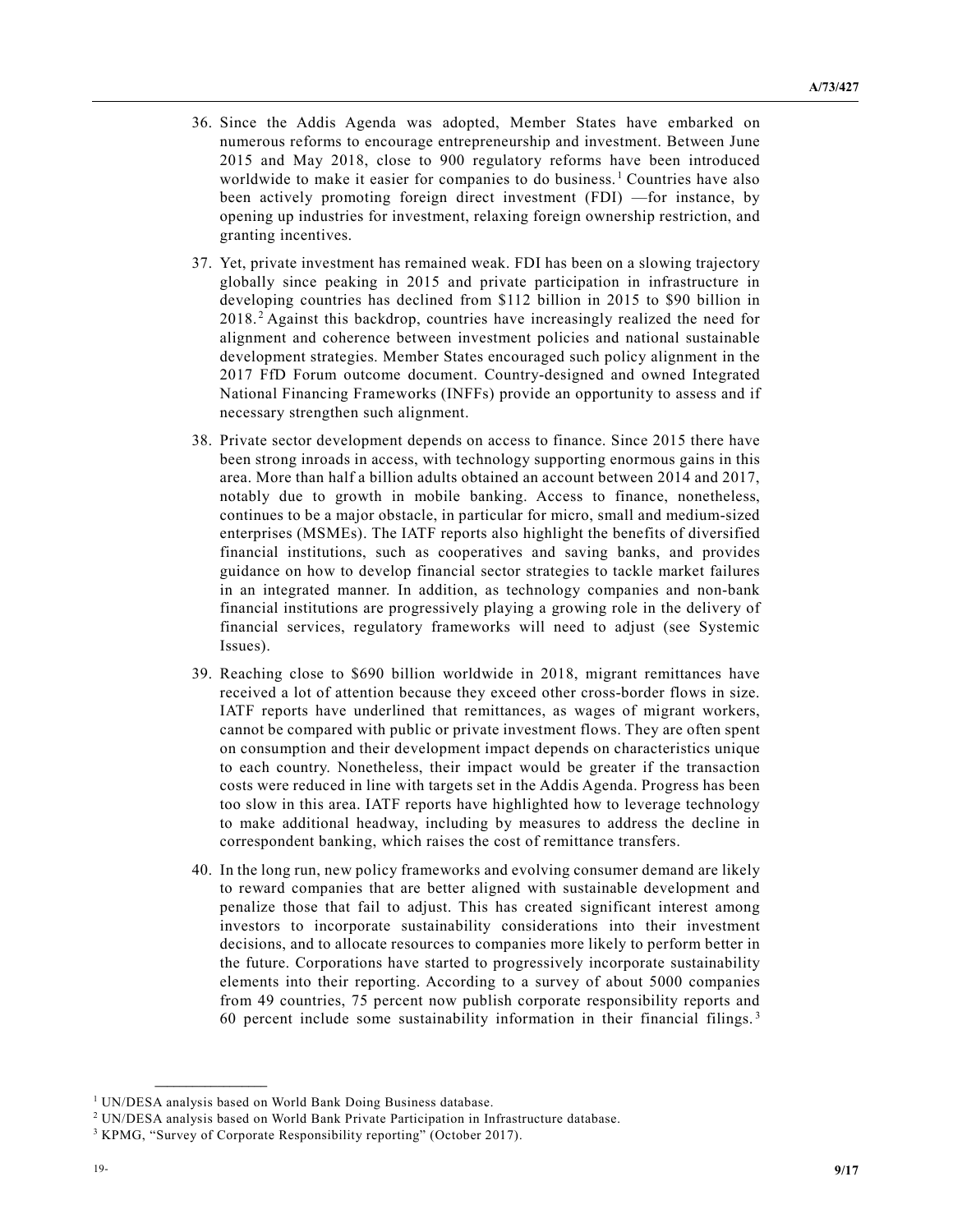Since 2015, the number of signatories to Principles for Responsible Investing grew by 71 percent between 2015 and 2019.

- 41. Progress towards SDG achievement remains insufficient, however, and it remains unclear to what extent the growing interest in sustainable development and reporting on it are creating changes on the ground. In part the lack of clarity on impact is due to confusion regarding what sustainable investment means and a lack of consensus on how to measure its impact. Measurement issues can also exacerbate challenges that still exist around the lack of competitiveness of certain sustainable investments with alternative opportunities available to private investors. Both private initiatives and public policies will be needed to further align private incentives with sustainable development. First, most SDG investments require a long-term outlook since many sustainability risks will only materialize over the longer term, while many investors continue to be most concerned with short-term returns. The IATF reports list a range of measures to incentivize longer-term investing, such as long-term indices and other performance measures, basing performance fees on longer-term results, accounting rules and credit ratings. Second, as profit maximizers, most companies do not internalize the costs of their behavior on society unless policymakers set the proper incentives, for instance by pricing externalities.
- 42. In the 2019 FFD Forum outcome document, Member States acknowledged that further work is needed to measure the impact of sustainable investing and that they aimed "to create incentives for long-term sustainable investing, which could include requiring more meaningful disclosure on sustainability issues by companies, clarifying fiduciary duties and asset owner preference, and pricing externalities." The 2018 FFD Forum outcome document already stipulated that "…proper interpretation of fiduciary duty for long-term investors should include all material impacts on returns that drive long-term performance of investments".

#### **C. International development cooperation**

- 43. The 2030 Agenda places significant demands on public budgets and capacities. The Addis Agenda contains a range of commitments and actions for scaled up and more effective international support, including official development assistance (ODA), South-South cooperation, and lending by Multilateral Development Banks (MDBs). It also addresses additional sources of international public finance—including climate finance, humanitarian finance, and innovative sources of finance—and emphasizes the importance of meeting all existing commitments, as well as achieving greater coherence in all development financing.
- 44. Since 2015, ODA provided by members of the OECD Development Assistance Committee (DAC) increased by 7.5 per cent in real terms, to \$149.3 billion or 0.3 per cent of gross national income (GNI) in 2018, still below the UN target of 0.7 per cent. ODA flows to LDCs increased by 5 per cent over the same period. But bilateral ODA to LDCs decreased by 2.7 per cent in real terms in 2018, and remains below the UN target of 0.15-0.2 per cent of GNI. Until 2017, most of the increase in ODA was in humanitarian assistance and in donor spending on refugees, though these numbers decreased thereafter with the levelling off of the number of refugees arriving in DAC member countries.
- 45. There has also been a fall in the share of bilateral ODA disbursed as grants over the period, with an increase in loans. This change coincides with a shift in ODA allocation from social needs towards productive investment (though social sectors remain the largest ODA category), in line with the broader focus of the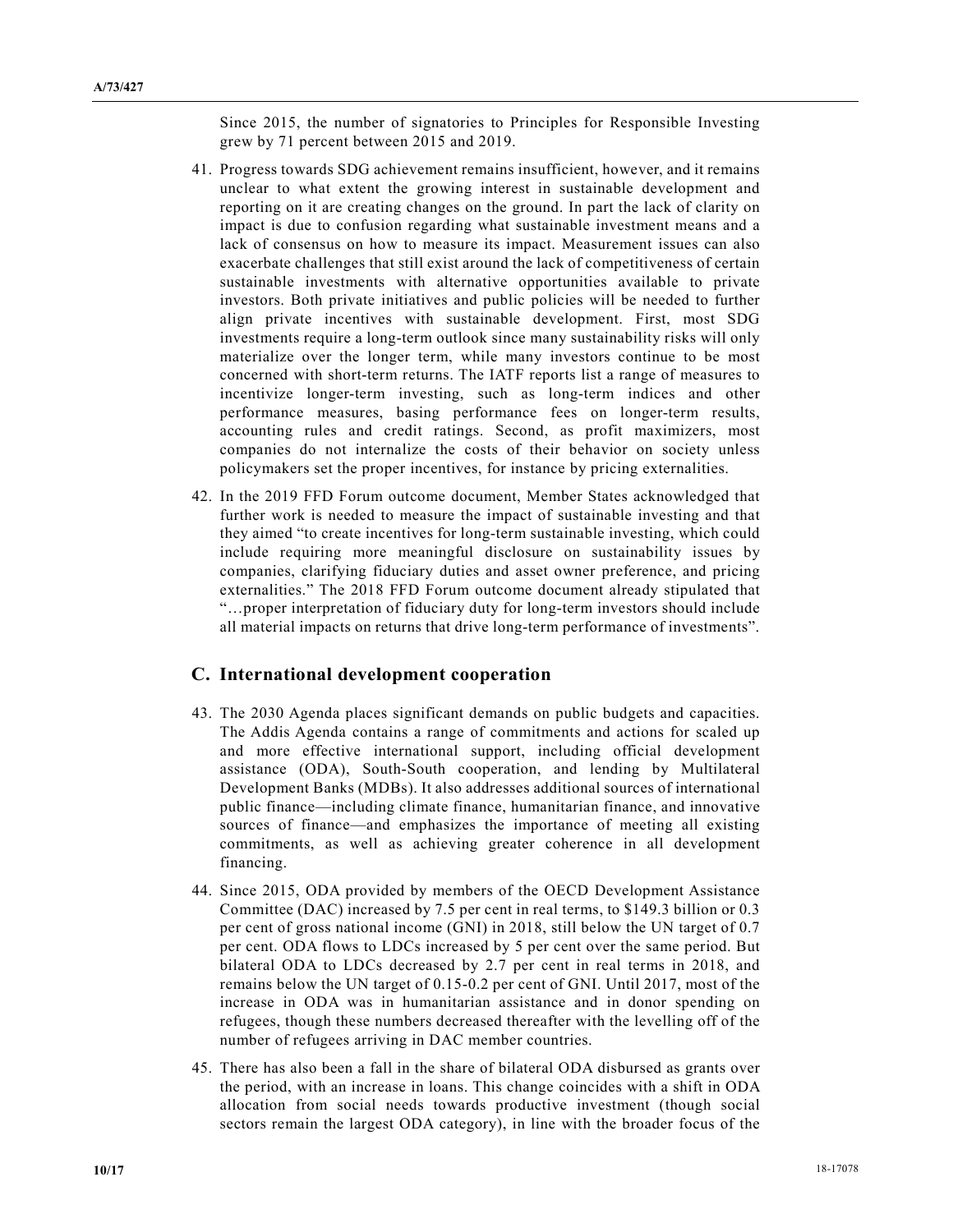SDGs. Such changes in allocation underscore the importance of country ownership in development cooperation. Developing countries can use countrydesigned and owned INFFs as a tool to highlight financing priorities, match development priorities and financing sources, and strengthen country ownership of development cooperation.

- 46. Since 2015, MDBs have taken measures to make better use of their balance sheets to increase lending, as called for in the Addis Agenda. Some MDBs have merged concessional windows with ordinary capital or enabled concessional windows to access capital-market resources, and shareholders of several MDBs have increased, or are considering increasing, their paid-in capital. FfD Forum outcomes recognized MDB efforts and encouraged them to "…continue strengthening their cooperation, as well as efforts to mainstream Sustainable Development Goal considerations in all operations."
- 47. South-South cooperation, an important element of international cooperation for development as a complement to, not a substitute for, North-South cooperation, has continued to expand since the adoption of the Addis Agenda, becoming more diversified and identifying new partnerships and forms of cooperation. Several Southern partners continue to make major financial contributions, and UN/DESA surveys also confirm that a growing number of developing countries provide some form of development cooperation. Member States underlined the importance of South-South cooperation in the 2019 FfD Forum, where they also welcomed the outcome of the second High-level United Nations Conference on South-South Cooperation (BAPA+40).
- 48. Providers are increasingly focusing on the ability of official development finance to mobilize additional commercial financing, often referred to as "blended finance." To date, such projects have mainly targeted productive sectors with the potential for financial returns. Recipient-country involvement in decision-making has so far been relatively low in blended finance, because blending operations often take a project form in which international development finance institutions deal directly with private sector entities. Strengthened engagement of development finance institutions with host countries at the strategic level can help align priorities in their project portfolios with national priorities, as well as strengthening host-country capacities and enabling environments. At the 2019 FfD Forum, Member States called "… upon providers of blended finance to engage strategically with host countries at the planning, design and implementation phases, to ensure that priorities in their project portfolios align with national priorities." Blended finance has also been focused primarily in middle-income countries, largely bypassing LDCs, due to barriers in their enabling environment, such as macroeconomic, governance and other risks, and at the project level, such as small project size, difficulties in project preparation, and others.
- 49. As developing countries pass per capita income thresholds for access to concessional finance, vulnerabilities to socio-economic setbacks persist. More flexible mechanisms could assist countries through transition and graduation processes. The IATF report called on the international community to lend greater support to efforts of countries to manage transitions and graduation, and to consider flexibilities that allow countries access to appropriate sources of financing, depending on country needs and vulnerabilities. In the 2018 and 2019 FfD Forum outcome documents, Member States encouraged "…relevant institutions to learn from each other's efforts to address the diverse circumstances of countries, to better manage transitions and graduation."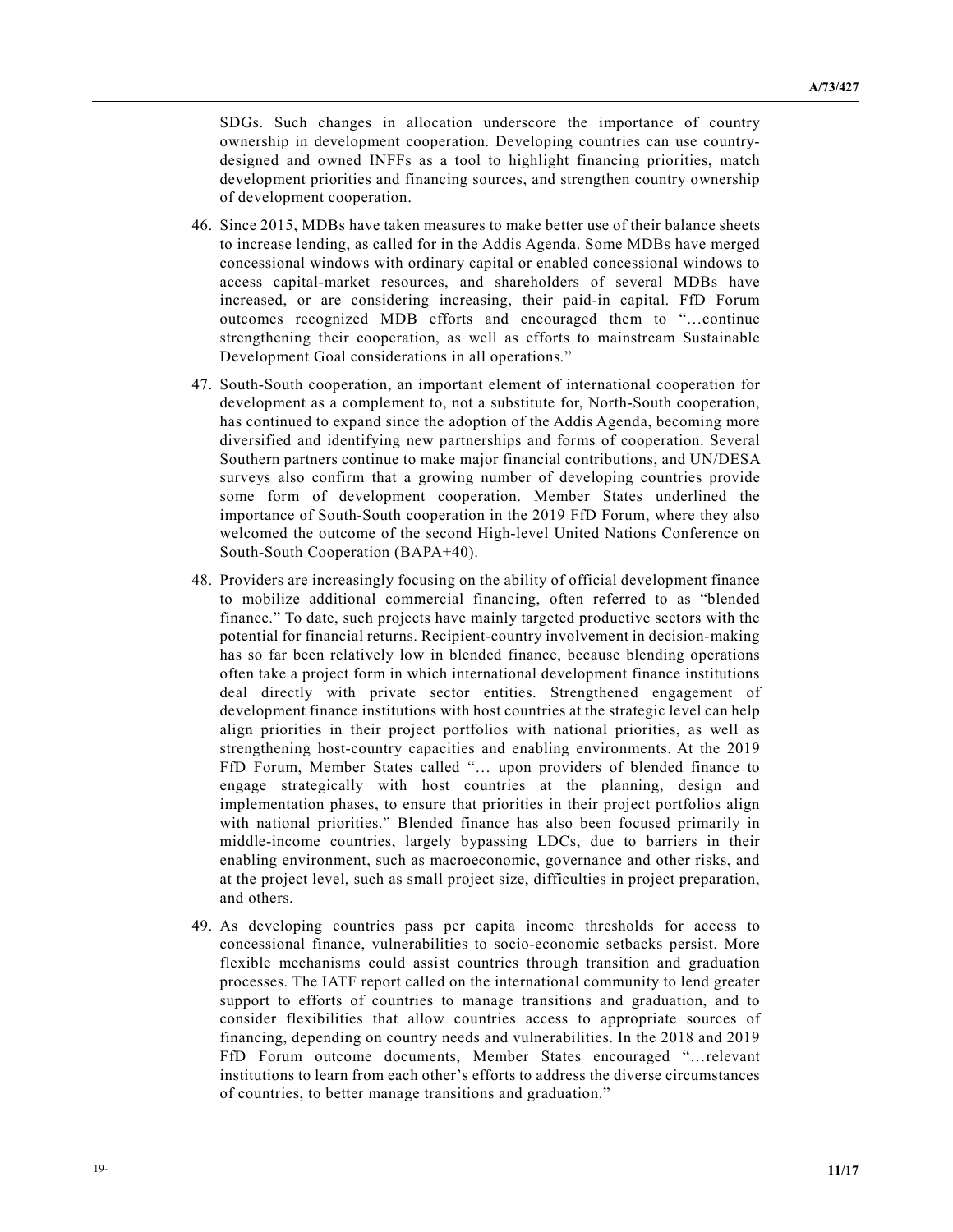50. Climate finance flows have increased significantly since 2015. According to the 2018 climate finance assessment of the Standing Committee on Finance of the UNFCC, public and mobilized private flows reached \$71 billion in 2016, still below the commitment by developed countries to jointly mobilize \$100 billion a year by 2020. Access to climate finance remains a challenge for some of the poorest and most vulnerable countries, which was recognized in FfD Forums. In 2018, Member States called on the Green Climate Fund "…to ensure that all developing countries have access to the financial instruments available, in line with the eligibility criteria of the Fund."

### **D. International trade as an engine for development**

- 51. The Addis Agenda stresses that international trade is an engine for inclusive economic growth and poverty reduction and contributes to the promotion of sustainable development. It also encompasses actions to facilitate trade and promote policy coherence.
- 52. Trade growth is expected to slow in 2019 amid significant downside risks associated with escalating trade tensions. This will likely further impact global value chains, which had facilitated trade growth and job creation in many developing countries, including LDCs, in the 1990s and 2000s, but which have experienced a slowdown in growth since 2011. As a result, LDCs remain far below the target of doubling their share of global exports by 2020, despite an increase in the share of LDC exports admitted duty-free and ongoing market access initiatives for these countries.
- 53. The global trade environment has shifted considerably in recent years. In the 2019 FfD Forum outcome document, Member States recognized the positive contribution of the multilateral trading system but acknowledged that "…the system was currently falling short of its objectives…" and supported "…the necessary reform of the WTO to improve its functioning." Completing this reform will be critical to preserve a conducive trade environment and to emerge with a strengthened and reinforced system.
- 54. Addressing trade finance gaps is critical to allow MSMEs to better tap trade opportunities and integrate into international value chains, as the persisting gap continues to affect them disproportionally. Past reports of the IATF have made recommendations to this end. In the 2018 FfD Forum outcome document, Member States encouraged "…export credit agencies and multilateral development banks to explore further developing trade and supply chain finance programmes." In 2019, they encouraged "…financial institutions to adopt, where applicable, trade finance techniques that are less document intensive."
- 55. Trade discussions have also focused on how to ensure that the benefits of trade are spread more widely and equitably, and are aligned with the SDGs. In the 2019 FfD Forum outcome document, Member States encouraged "…new and existing trade and investment agreements to address linkages between trade, investment and economic, social and environmental policy." For example, minimum wage policies can contribute to a better distribution of the benefits of trade, and social protection policies can provide financial support to those who have lost their jobs. Provisions on environmental sustainability can also be introduced in free trade agreements. At the same time, it will be important that measures to align new trade agreements with the SDGs do not inadvertently act as non-tariff barriers to exports from developing countries.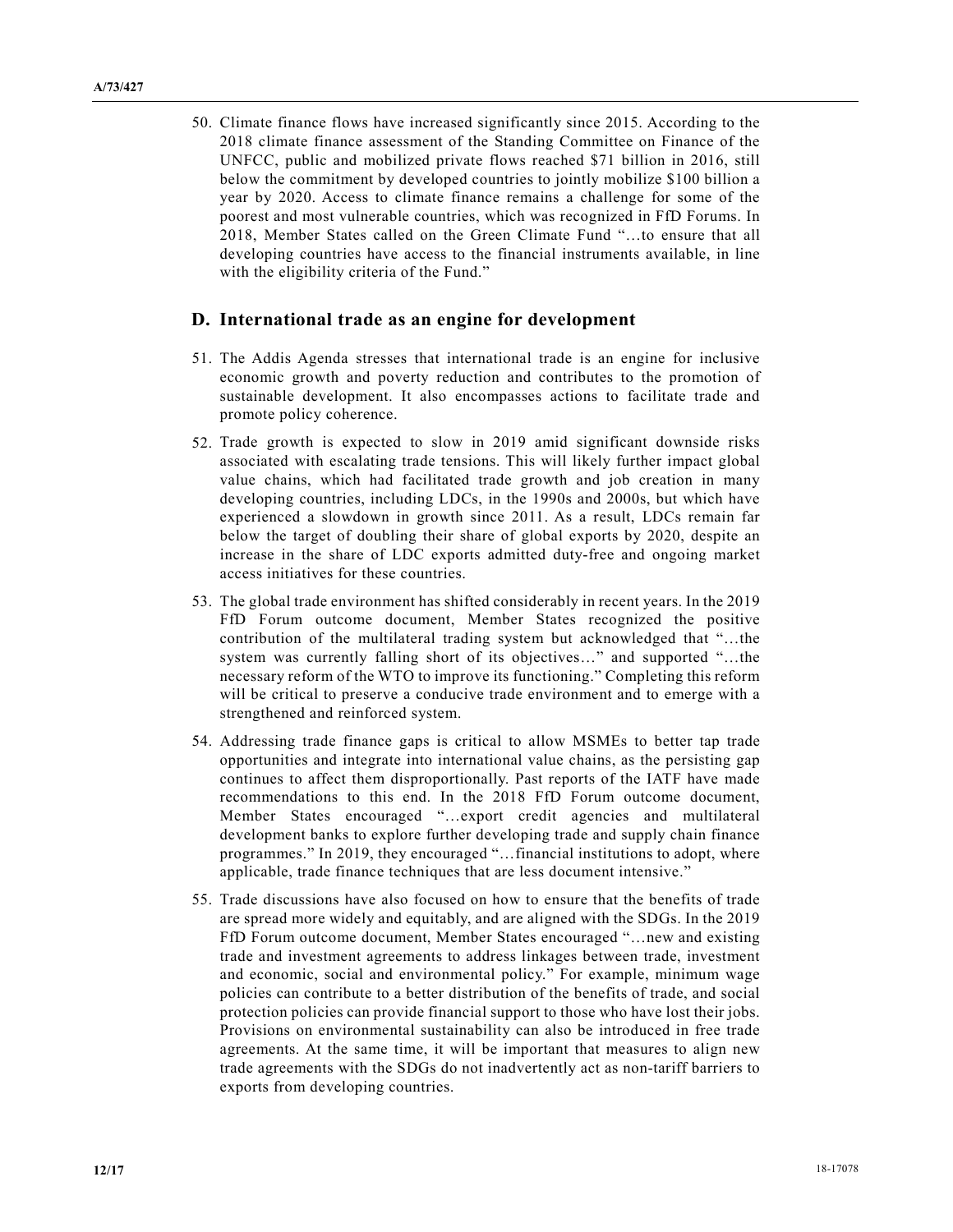## **E. Debt and debt sustainability**

- 56. Borrowing is an important tool for financing investment critical to achieving sustainable development. High debt burdens, however, can impede growth and investment in the SDGs, and increase the risk of crises. Managing sovereign debt and addressing debt crises when they occur has been on the FfD agenda since the Monterrey Consensus. The Addis Agenda recognizes the need to assist developing countries in attaining long-term debt sustainability, including through fostering appropriate debt financing, debt relief, debt restructuring and supporting sound debt management, as appropriate.
- 57. Since the adoption of the Addis Agenda, levels of public and private debt have continued to rise in many countries, and global debt continues to hit new record highs. As discussed in section II above, over 40 per cent of LDCs and other lowincome countries are currently assessed as being at high risk of debt distress or in debt distress. The composition of developing country debt has further increased debt vulnerabilities, as more debt finance is provided on commercial terms, with variable interest rates, or from non-traditional creditors.
- 58. Higher debt has led to an associated rise in debt-servicing costs and to limited fiscal space for financing SDG investments. Successive IATF reports have highlighted the link between debt and investment, and emphasized the importance of ensuring that heavily indebted countries have fiscal space to invest in the SDGs. The 2018 report called for stronger consideration to be given to the positive impact of investments in infrastructure and productive capacity on debt sustainability. Member States recognized this challenge in the 2018 and 2019 FfD Forums. In the outcome of the 2019 FfD Forum, Member States encouraged "…differentiating how debt financing is used and prioritizing borrowing for productive investments that can promote economic growth and create fiscal space."
- 59. The changing composition of debt has further underlines the importance of effective public debt management and of debt data quality and transparency. The 2019 FfD Forum called for greater transparency on the side of both debtors and creditors, and reiterated the call, first made in the Addis Agenda, to work towards a global consensus on guidelines for debtor and creditor responsibilities.
- 60. The increasing frequency and intensity of climate-related disasters has put the spotlight on the fiscal vulnerabilities of affected countries, particularly small island developing States and LDCs. Innovative instruments, such as debt swaps and of state-contingent debt instruments, can help mitigate fiscal pressures. The latter do so by reducing debt payments during periods of low revenue, such as the aftermath of a disaster. Such instruments have attracted the attention of policymakers, and at the 2019 FfD Forum Member States encouraged "…all creditors to consider increasing the use of state-contingent debt instruments in their lending." While they have been used in recent debt restructurings, they await more widespread application. The Inter-agency Task Force has stressed that official creditors in particular should consider increasing their use, which may also help to overcome reluctance in markets.
- 61. The proliferation of debt financing modalities and instruments, along with the growing importance of official creditors outside of traditional creditor coordination mechanisms (such as the Paris Club), and the increase in debt levels, have further complicated debt restructurings. The Addis Agenda had already recognized that there was scope to improve the arrangements of sovereign debt restructuring. The most recent experiences and challenges to debt crisis resolution underline the need to review arrangements for sovereign debt restructuring. In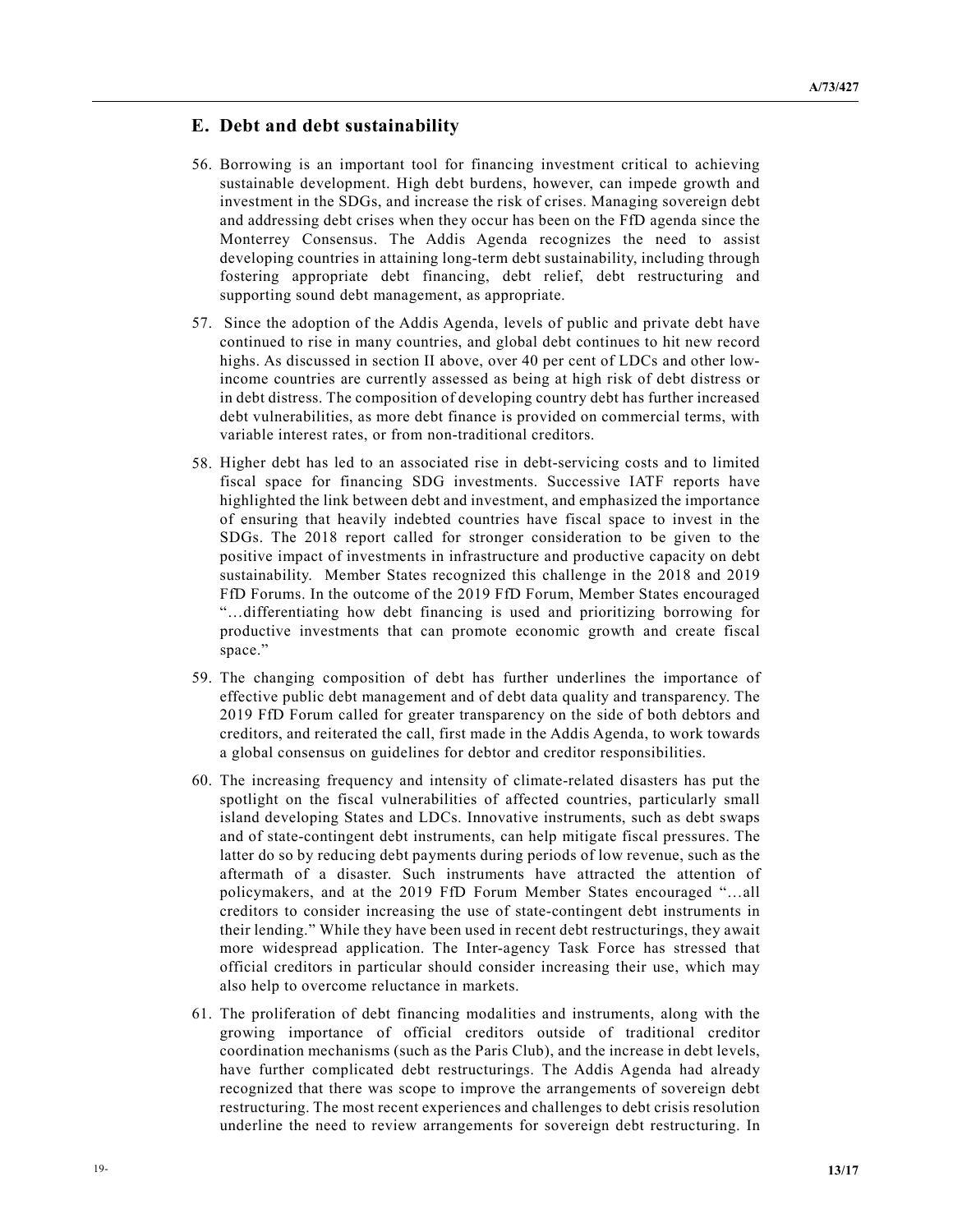response, in the 2019 FfD Forum Member States encouraged exploring ways to strengthen creditor coordination and creditor and debtor dialogue, drawing on the existing work of other forums. The Inter-agency Task Force further recommended consideration of additional steps, such as temporary standstills, as appropriate.

### **F. Addressing systemic issues**

- 62. The 2008 world financial and economic crisis was a stark reminder of how systemic risks can undermine progress towards poverty alleviation and sustainable development. Reforms to financial system oversight proposed in the aftermath of the 2008 financial crisis aimed to address the concerns about financial system stability. A decade later, policy development for the agenda endorsed by the Group of Twenty (G20) is largely complete, particularly with the finalisation of Basel III package. However, implementation has been stronger in some areas than in others.
- 63. While reforms have reduced risks in the regulated financial system, there are also growing risks in areas beyond such reforms, including outside of the regulatory framework. For example, crypto-assets<sup>[4](#page-13-0)</sup> are an emerging fintech innovation that has grown rapidly since the bitcoin network was first launched in January 2009, growth, which could over time have systemic implications. Building on analysis in the IATF's Financing for Sustainable Development Report, the 2019 FfD outcome document called on financial regulators to "…increasingly shift to looking at underlying risks associated with the financial activity rather than the type of financial institution." (See Action Area G.)
- 64. In the Addis Agenda governments acknowledged that some risk-mitigating measures could potentially have unintended consequences, such as making it more difficult for micro, small and medium-sized enterprises to access financial services. Member States committed to work to ensure that policy and regulatory frameworks supports financial market stability and promotes financial inclusion in a balanced manner, and with appropriate consumer protection. At the 2018 FfD Forum, Member States committed to implementing agreed regulatory reforms "…while being watchful of unintended consequences and the need to balance the goals of access to credit with financial stability".
- 65. Given the complex and ambitious set of transformations needed to deliver on the 2030 Agenda, coherence across policy areas is critical. While there is a growing understanding of how financial regulations are impacting incentives for sustainable development investment, there is less understanding of the impacts of social and environmental risks on credit quality and the stability of the financial system. Policies and regulations need to act together in order to create a sustainable financial system.
- 66. Member States have continued to develop the global financial safety net, a set of multilateral, regional and bilateral public financing arrangements to assist countries experiencing shocks. Gaps in the global safety net and concern over the sufficiency of the available funds remain. In the 2018 FFD Forum outcome, Member States "…recognized that the international system's overall financial response to disasters is insufficient." Improved shocks financing instruments that include better ex ante disaster risk reduction and resilience-building mechanisms, as well as quick-disbursing ex post instruments, can make responses by authorities to economic shocks or disasters more efficient and effective.

**\_\_\_\_\_\_\_\_\_\_\_\_\_\_\_\_\_\_**

<span id="page-13-0"></span><sup>4</sup> Crypto-assets are private assets that depend primarily on cryptography and distributed ledger or similar technology. Examples include bitcoin, litecoin and Ethereum.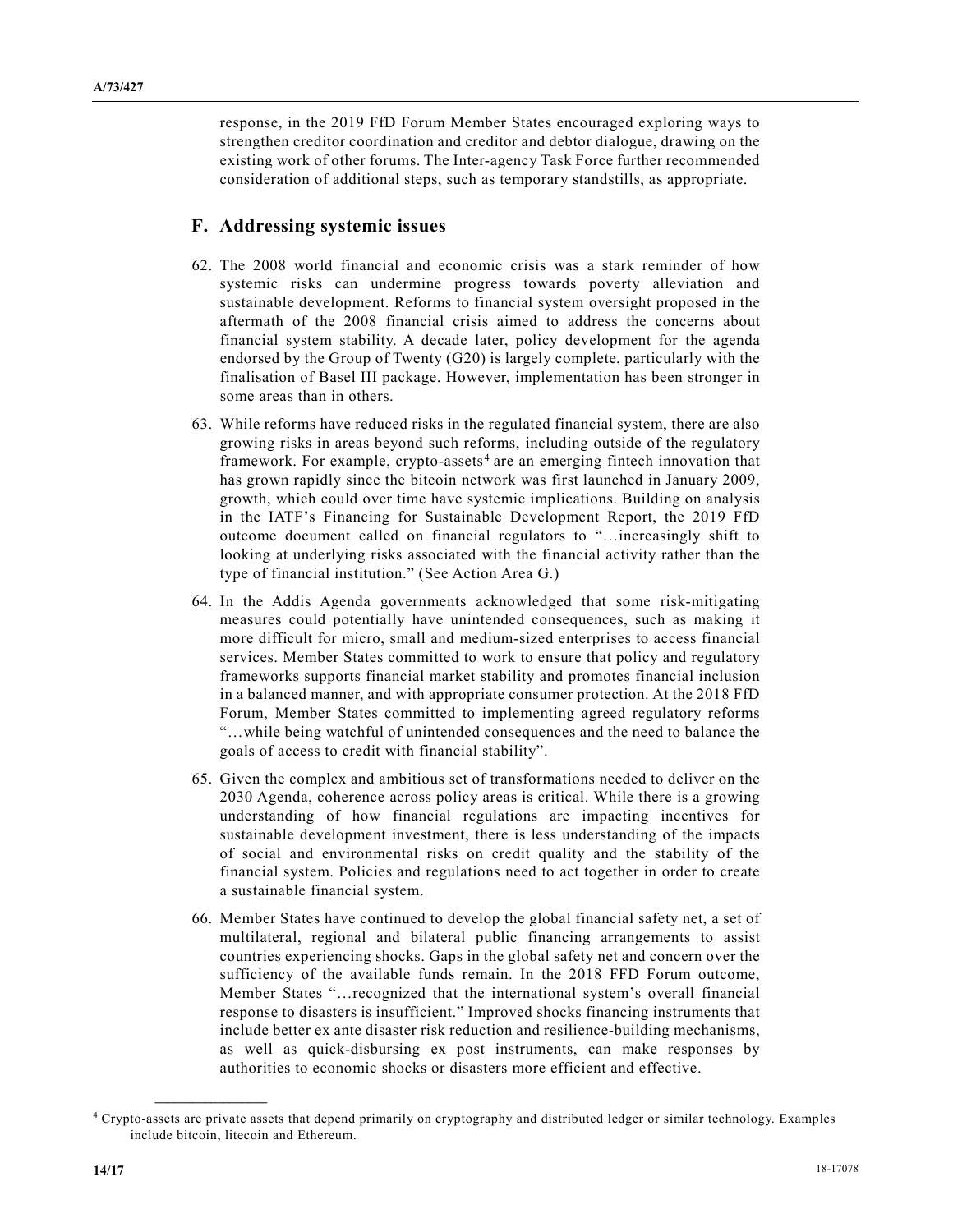- 67. International capital inflows can deliver substantial benefits to countries by supplementing domestic savings and investment. However, short-term oriented and volatile capital flows give rise to macroeconomic and financial stability risks, often impacting the real economy. The Addis Agenda recognised that when dealing with risks from large and volatile capital flows, necessary macroeconomic policy adjustment could be supported by macroprudential and, as appropriate, capital flow management measures, in line with the Institutional View developed by the IMF in 2012, which notes that capital flow management measures can be appropriate in certain circumstances. In 2018, the IMF published a taxonomy of such measures and analysed their appropriateness in different circumstances.
- 68. There is currently limited understanding of how source countries of capital flows can use appropriate combinations of macroeconomic, macro-prudential, and regulatory policies to meet domestic macroeconomic objectives while avoiding excessive leverage and large international spillovers in the form of capital flow volatility. Incentivizing longer investment horizons for international investors would not only help to achieve sustainable development, it could have the added benefit of potentially helping reduce volatility.
- 69. Implementation of the 2030 Agenda also requires strengthened global governance. The IMF achieved implementation of its 2010 governance reforms after the Addis Agenda was adopted, and the World Bank's members agreed to a rebalancing of voting rights at the institution in 2018, though it has only been partially adopted. Across many different institutions and norm setting bodies, more work is needed on broadening and strengthening the voice and participation of developing countries, as committed in the Addis Agenda.
- 70. To achieve sustainable development, the international community should continuously examine whether its institutions are sufficient and remain fit for purpose. Most institutions were not designed with sustainable development as a goal. In the 2017 FfD Forum, Member States reiterated this and "…call[ed] on all regional and global organizations and institutions to consider the Sustainable Development Goals as they develop their strategies, policies and practices."

## **G. Science, technology, innovation and capacity-building**

- 71. In a major expansion of the Monterrey Consensus, the Addis Agenda stresses the importance of science, technology and innovation (ICT) as a means of implementation for sustainable development. It notes with concern the uneven innovative capacity, connectivity and access to technology within and between countries, and contains commitments to address these inequities, incentivize research and innovation for sustainable development, and promote greater access to technologies.
- 72. Access to and use of ICT has increased steadily since the adoption of the Addis Agenda. More than half the world's population now has access to the internet. There are more mobile-cellular subscriptions than people globally. Yet internet uptake remains limited in LDCs, with access to fast internet and mobile broadband, in particular, available to less than a third of the population, despite fast growth in recent years. The continued digital divide was raised as a major concern in successive FfD Forums. Member States called for both national action – implementation of national strategies for STI and strengthened enabling environments – and enhanced international cooperation to bridge the digital divide.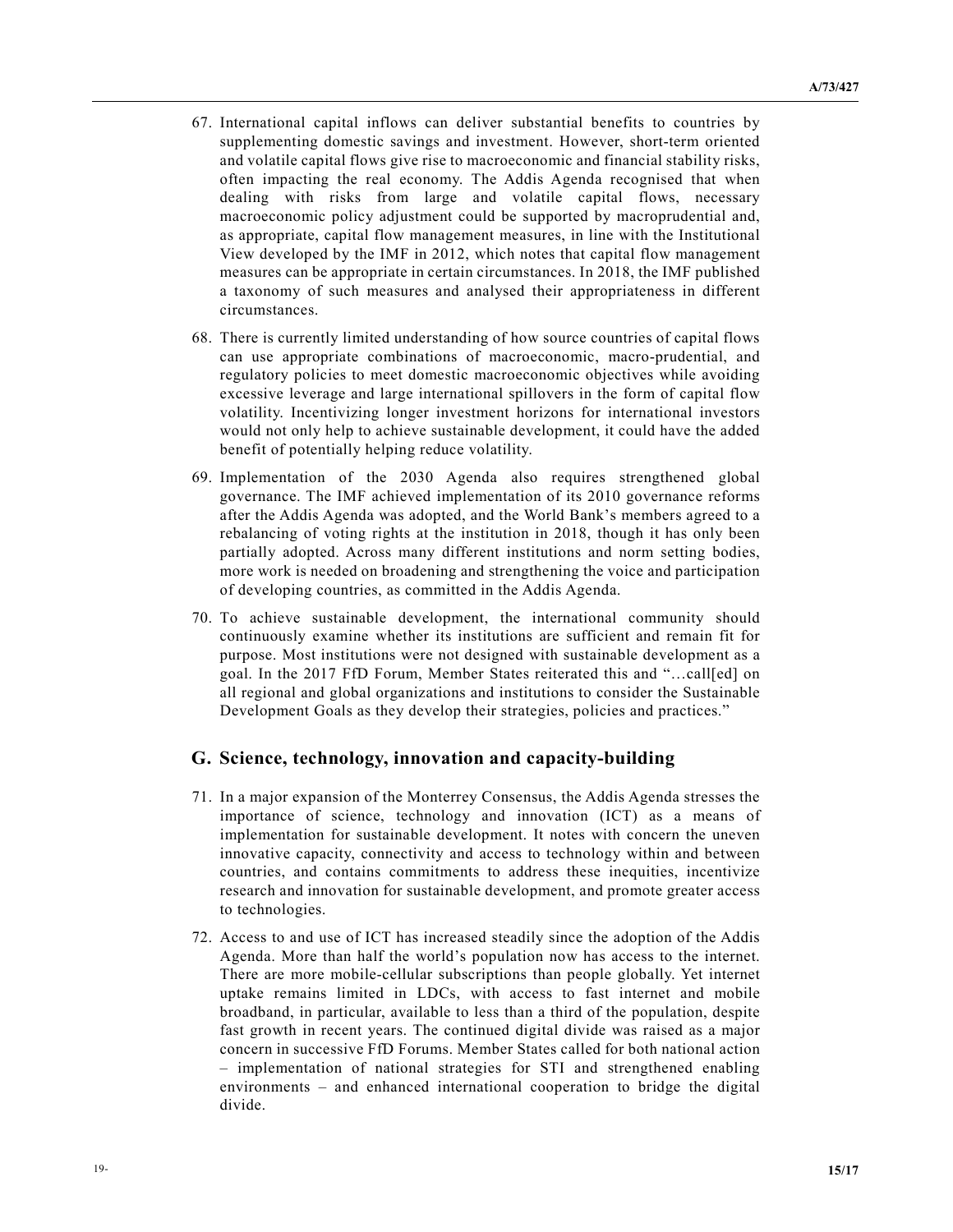- 73. International cooperation on STI has advanced significantly since the adoption of the Addis Agenda. The Technology Facilitation Mechanism was set up and four Multi-stakeholder Forums on STI took place at the United Nations. The Technology Bank for the Least Developed Countries has started operations. ODA for STI has increased sharply, albeit not for LDCs and other vulnerable countries. Nonetheless, diffusion of technologies remains constrained by a number of factors, including a lack of absorptive capacities, economic incentives, as well as intellectual property rights issues. Overcoming these barriers to diffusion requires a better understanding of the specific impediments most important for different types of technologies and countries.
- 74. Digitally enabled financial innovation is changing the shape of financial systems. Fintech is driving the rapid expansion in access to financial services, and has enabled innovations such as new credit and deposit, payment and clearing services. But risks have also emerged, as new providers are challenging traditional business models and regulatory systems that have traditionally focused on regulating entities from within the financial sector. They include risks to financial integrity due to the growing prevalence of crypto-assets, or algorithms that reinforce existing inequalities and discrimination in access to credit. In its 2019 report, the Inter-agency Task Force recommended that financial regulators shift from looking at the type of financial institution to the underlying risks associated with the financial activity provided. At the 2019 FfD Forum, building on recommendations in the report, Member States underscored the need to address such risks without stifling financial innovation, and committed to "…aim for improved dialogues between policymakers, regulators and new service providers to find the right balance…," while also stressing the need for peer learning and the exchange of experiences.
- 75. The rise of new technologies and the related potential for widespread automation of production processes has also caused concern over the state of labour markets and the possibility of large-scale unemployment. The widespread introduction of digital technologies has so far not led to a rise in overall unemployment, but has contributed to rising income inequality and job polarization. While highly uncertain, it is possible, however, that a range of occupations are at risk of automation. This points to potential future disruptions of labour markets, particularly in developing countries. Manufacturing exports have already become less labour intensive, and highly skilled labour that is often required to operate new technologies is scarce in developing countries. In response to these challenges, the thematic chapter of the 2020 Financing for Sustainable Development Report of the IATF will assess the impacts of new technologies on the financing for development agenda and sustainable development prospects more broadly.

# **V. The way forward**

- 76. The multilateral system is under stress. And yet, in this difficulty may lie opportunity. Governments should aim to revamp the global economic and financial architecture to make it fit for purpose for sustainable development, particularly in the areas of debt, illicit financial flows, and digitalization, as well as in international trade.
- 77. Challenges in sovereign debt restructuring have sensitized the international community to gaps in the existing architecture. The complexities of resolving unsustainable debt situations have brought new salience to the issue of creditor coordination and long-standing challenges in the existing architecture. It may be timely to review whether a path towards a consensus on these issues might be